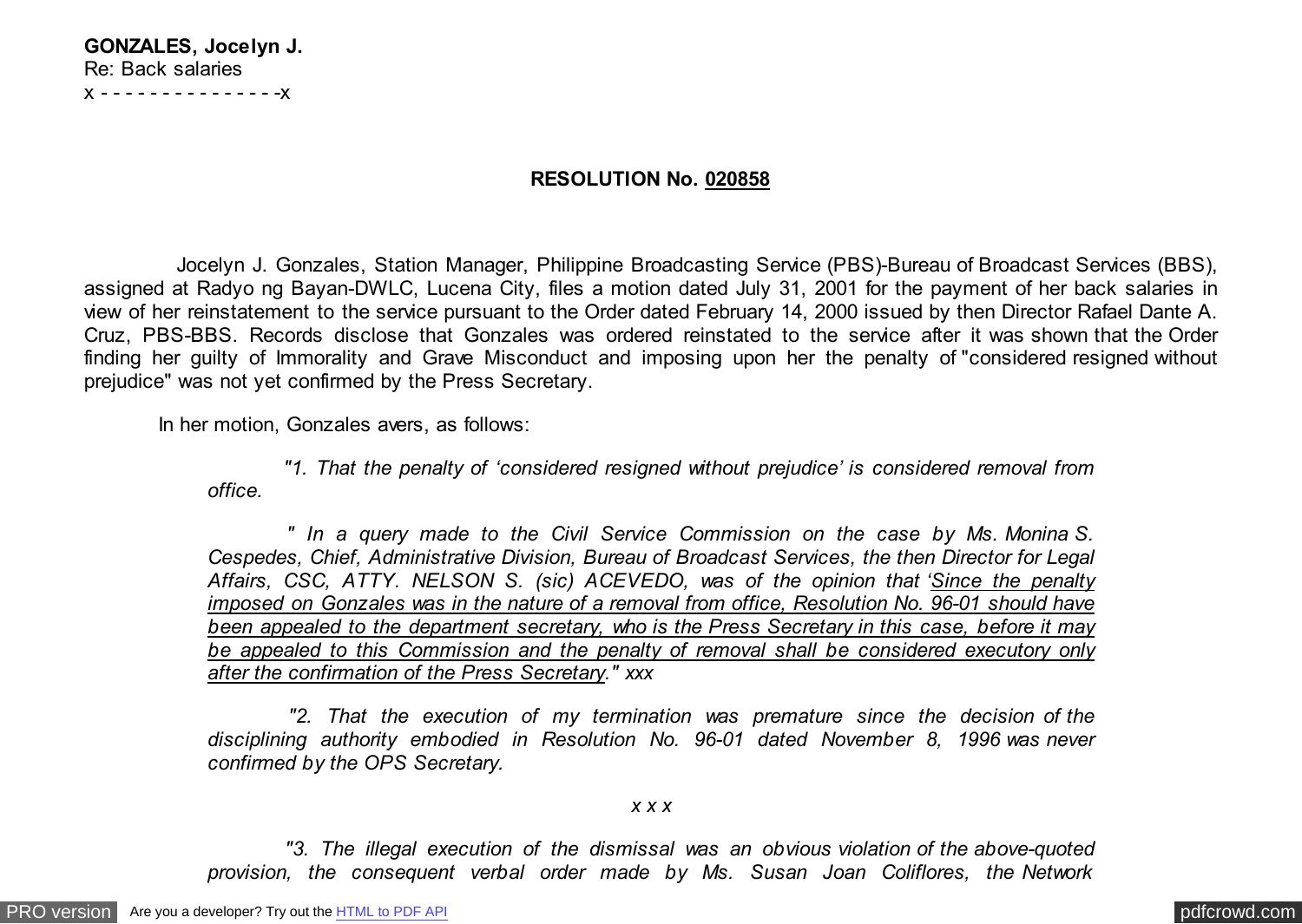*Coordinator of the same Bureau, directing respondent not to report to work anymore on account of the denial of the Order dismissing the Notice of Appeal by the disciplining authority is likewise null and void and improper.*

 *"4. That in a similar case of premature and illegal execution of dismissal and the subsequent issuance Return to Work Order of MR. RENE M. CEPEDA, Broadcast Program Producer Announcer II of DWPE-Tuguegarao, he was granted by the Civil Service Commission the payment of back wages embodied in CSC Resolution No. 002334 dated October 13, 2000 xxx*

 *"In view of the premature and illegal execution of my dismissal and for equity and justice, may I request the Honorable Commission for my entitlement to back wages from the time that I did not report for work upon the instruction of Ms. Susan Coliflores, Area Coordinator for Luzon, until I actually reported back to work on the basis of the 14 February Return to Work Order of Director Gagelonia."*

 The instant case stemmed from an administrative complaint filed by Roselyn V. Aquino against Gonzales for Immorality and Grave Misconduct before the PBS-BBS. Hearings were then conducted after which then Director Cruz issued Resolution #96-01 dated November 8, 1996 finding Gonzales guilty as charged and imposing upon her a penalty of "*considered resigned without prejudice*". Aggrieved, Gonzales, through counsel, appealed on December 5, 1996 the said resolution before the PBS-BBS. Director Cruz issued Order dated April 15, 1997 dismissing the appeal for being filed out of time and considering Resolution #96-01 final. Said resolution was thereafter implemented, allegedly upon verbal instruction of Susan Coliflores, Area Coordinator for Luzon. Nevertheless, Gonzales tried to prove that she was able to file a timely appeal by submitting a certification dated May 14, 1997 issued by Melina D. Oliva, Chief, Records Unit, Quezon City Central Post Office, NIA Road, Diliman, Quezon City, to the effect that Registered Letter No. 7970, with delivery no. 2451, addressed to Rafael Dante Cruz of Phil. Broadcasting Service, Visayas Avenue, Quezon City, was delivered by one Ricardo Robillo and duly received by one Carol de Mesa on December 17, 1996. This was followed by a motion on February 2, 1998 before the PBS-BBS to give the appeal due course but all these appeals were not given due course. Hence, on March 27, 1998, Gonzales wrote a letter to then Press Secretary Hector Villanueva requesting for assistance relative to her reinstatement, among other things, and on June 15, 1998, Gonzales reiterated her appeal with the Office of the Press Secretary.

 On August 24, 1998, Monina S. Cespedes, Chief, Administrative Division of the PBS, requested opinion relative to the request for reconsideration of Gonzales of the decision rendered by former PBS Director Rafael Dante Cruz. Hence, on February 15, 1999, this Commission, through the Office for Legal Affairs, rendered an opinion relative to the queries posed by Cespedes regarding Gonzales' request for reconsideration. The said opinion reads, in part, as follows:

> *"xxx a notice of appeal should have been filed initially with the department head (Press Secretary) and not with the disciplining office. Corollary thereto, the grant or dismissal of an appeal is within the jurisdiction of the appellate body and not with the office or tribunal which rendered the appealed*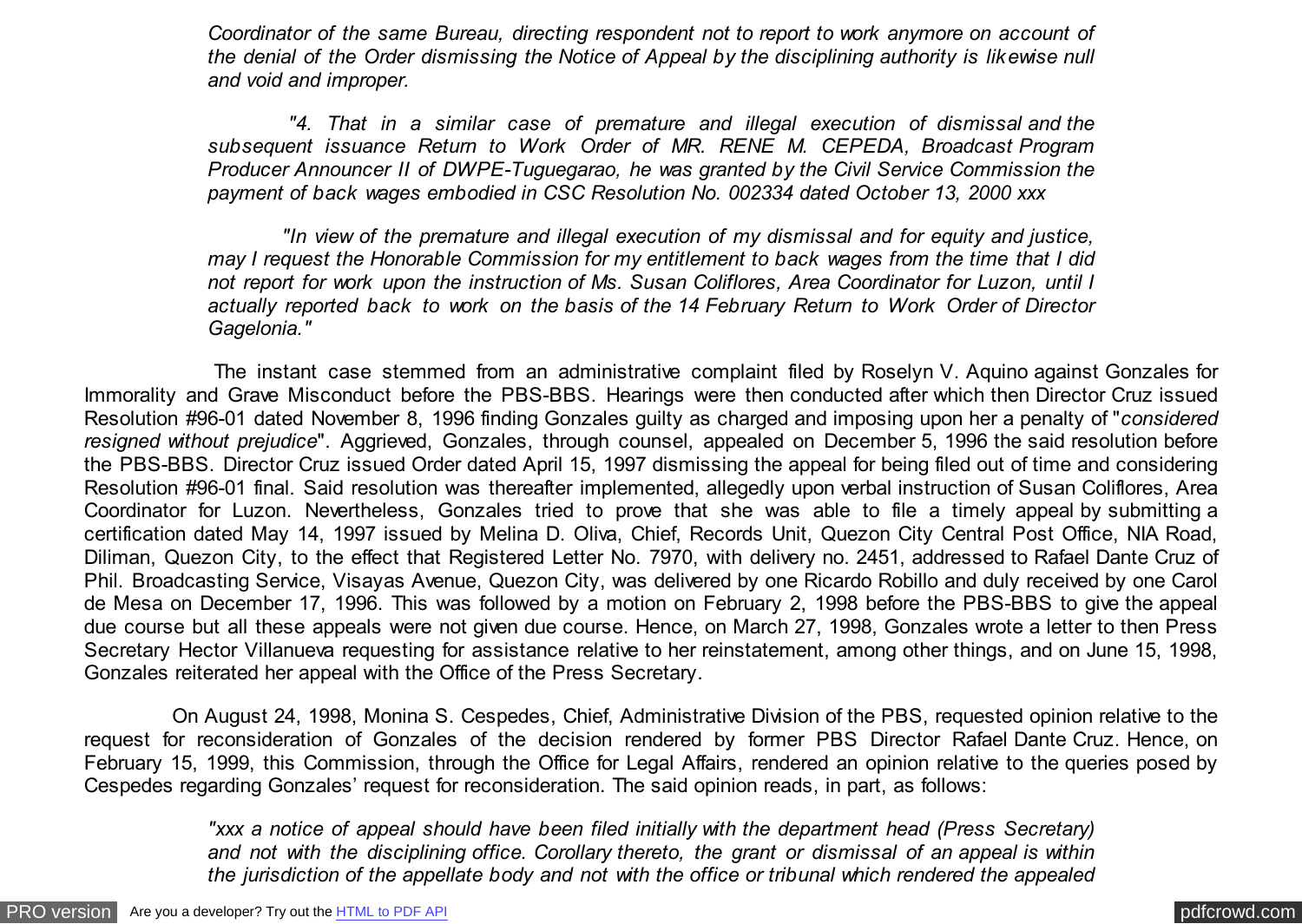*decision or resolution.*

*"Since the penalty imposed on Gonzales was in the nature of a removal from office, Resolution No. 96-01 should have been appealed to the department secretary, who is the Press Secretary in this case, before it may be appealed to this Commission and the penalty of removal shall be considered executory only after confirmation of the Press Secretary.*

*"Assuming therefore, that the filing of the Notice of Appeal with the PBS Director was proper pursuant to Section 43, Rule XIV of the Omnibus Civil Service Rules Implementing Book V of the Administrative Code of 1987, the same should not have been denied or dismissed by the PBS Director but should have been forwarded to the Office of the Press Secretary for the latter to confirm the decision against Gonzales. Neither should there have been an execution of the decision prior to such confirmation.*

*"As the case now stands, the decision of PBS Director Cruz may not yet be considered final and executory since it has not been confirmed by the Press Secretary. Only after said confirmation and during the reglementary period of 15-days may respondent Gonzales elevate her case to us on appeal following the procedure laid down in Section 38 of the Uniform Rules of Procedure in the Conduct of Administrative Investigations in the CSC.*

*"Anent your third query, we are of the view that the penalty 'considered resigned without prejudice' imposed on Gonzales is the same as the penalty of 'forced resignation' under Section 8, Rule XIV of the Omnibus Civil Service Rules. xxx*

*"In a case (University of the Philippines vs. Civil Service Commission, G.R. No. 89454 dated April 20, 1992), however, the Supreme Court held that the penalty of forced resignation without prejudice to retirement benefits was inconsistent with the removal of an erring employee from the service considering the nature of the latter's acts constituting her offense. In effect, thus, the penalty of forced resignation or its equivalent may not be proper of the facts of the case show that the erring employee should be meted out the severest administrative penalty, i.e. dismissal from the service together with all the accessory penalties."*

 On September 14, 1999, Cespedes made another query before the Commission relative to the authority of the present BBS management to effect the immediate reinstatement of Gonzales and the payment of her backwages. On October 19, 1999, the OLA, through Director Florencio P. Gabriel, Jr., declared that considering that the PBS Decision dated August 15, 1997 is not yet final and executory pending confirmation by the Press Secretary, it is imperative to maintain the status quo. Thus, Gonzales should be reinstated immediately with payment of backwages.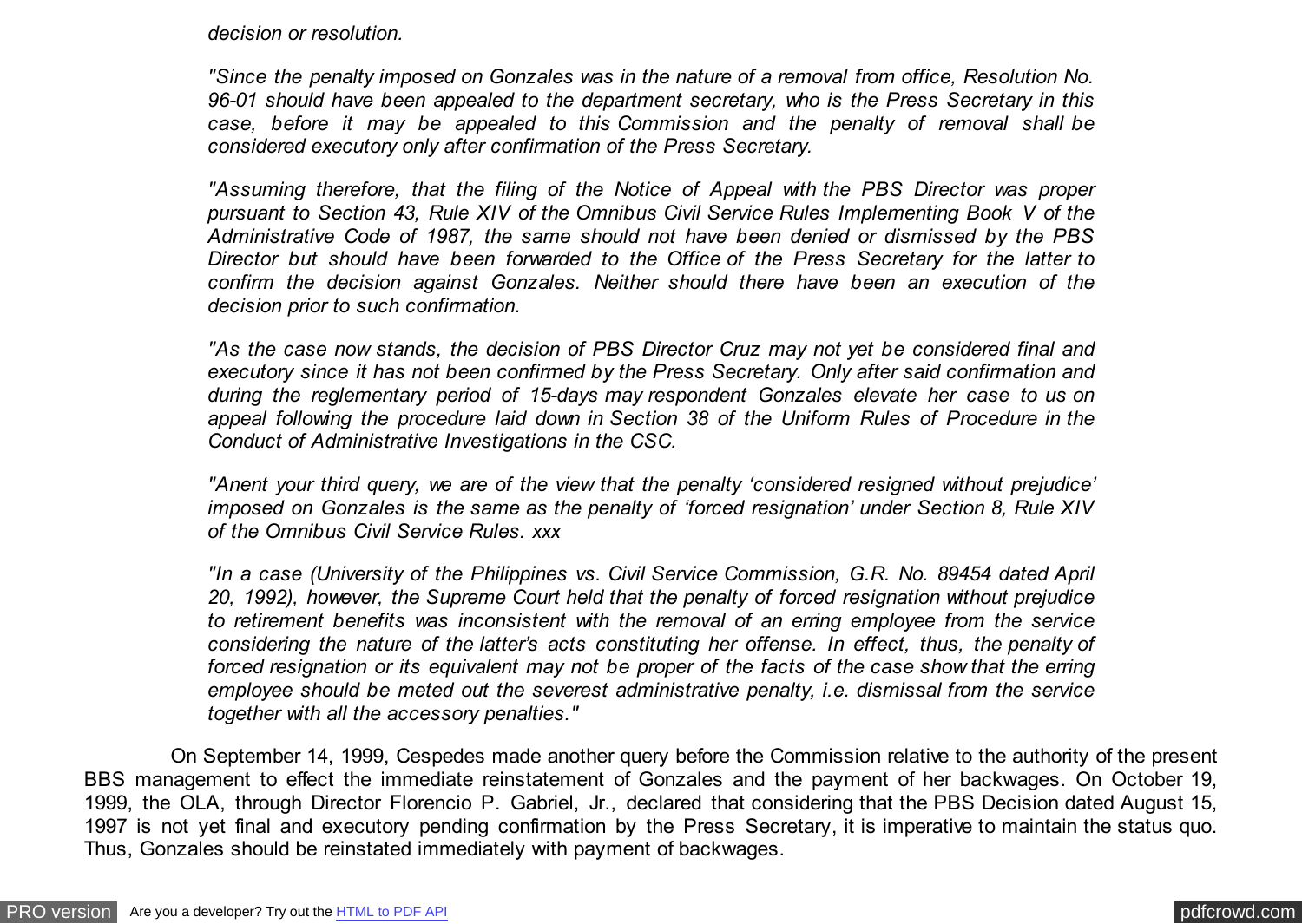In view of the foregoing, then Press Secretary Rodolfo T. Reyes, in an Order dated January 27, 2000, ordered for a review of the Resolutions in question for the reason that it was not confirmed by then Press Secretary Hector R. Villanueva. Thus, premised on the lack of confirmation of the decision, an Order dated February 14, 2000 was issued by Director Fernando G. Gagelonia reinstating Gonzales to her former position until final action of the case shall have been made by the Press Secretary.

Pertinent portions of the said Order read, as follows:

 *"In view of the above-cited provision which rendered the execution of the forced resignation (interpreted as dismissal) without the affirmation of the Department Secretary premature, and the order of the OPS Secretary to review the above-captioned case, MS. JOCELYN GONZALES, the respondent, is hereby ordered to go back to work immediately in DWLC-Lucena City until final action on her case has been made by the OPS Secretary.*

 *"The Station Manager of DWLC-Lucena is directed to advise Central Offices on the date the respondent will return to work as a result of this Order."*

Hence, this motion.

After a careful evaluation of the records of the instant case, the Commission finds the motion impressed with merit.

 Relevant thereto is **Section 47(2), Chapter 7 of Title I(A) of Book V of the Revised Administrative Code of 1987** which provides, as follows:

> *"(2) xxx In case the decision rendered by a bureau or office head is appealable to the Commission, the same may be initially appealed to the department and finally to the Commission and pending appeal, the same shall be executory except when the penalty is removal, in which case the same shall be executory only after confirmation by the Secretary concerned."*

 Applying the aforecited provision, the decision of the PBS-BBS in imposing the penalty of removal shall be executory only after the confirmation by the Secretary concerned, who, in this case, is the Press Secretary. Hence, in view of the invalidity of Gonzales' removal from office prior to the confirmation of the Press Secretary, prudence dictates that not only she be reinstated but also that she be paid her back salaries from the time of the implementation of Resolution #96-01 until her actual reinstatement.

This is in consonance with the declaration of the Commission in the case of CEPEDA, Rene Antonio M.<sup>\*</sup> which reads, as follows:

 *"The Commission takes note of the fact that PBS-BBS is under the jurisdiction of the*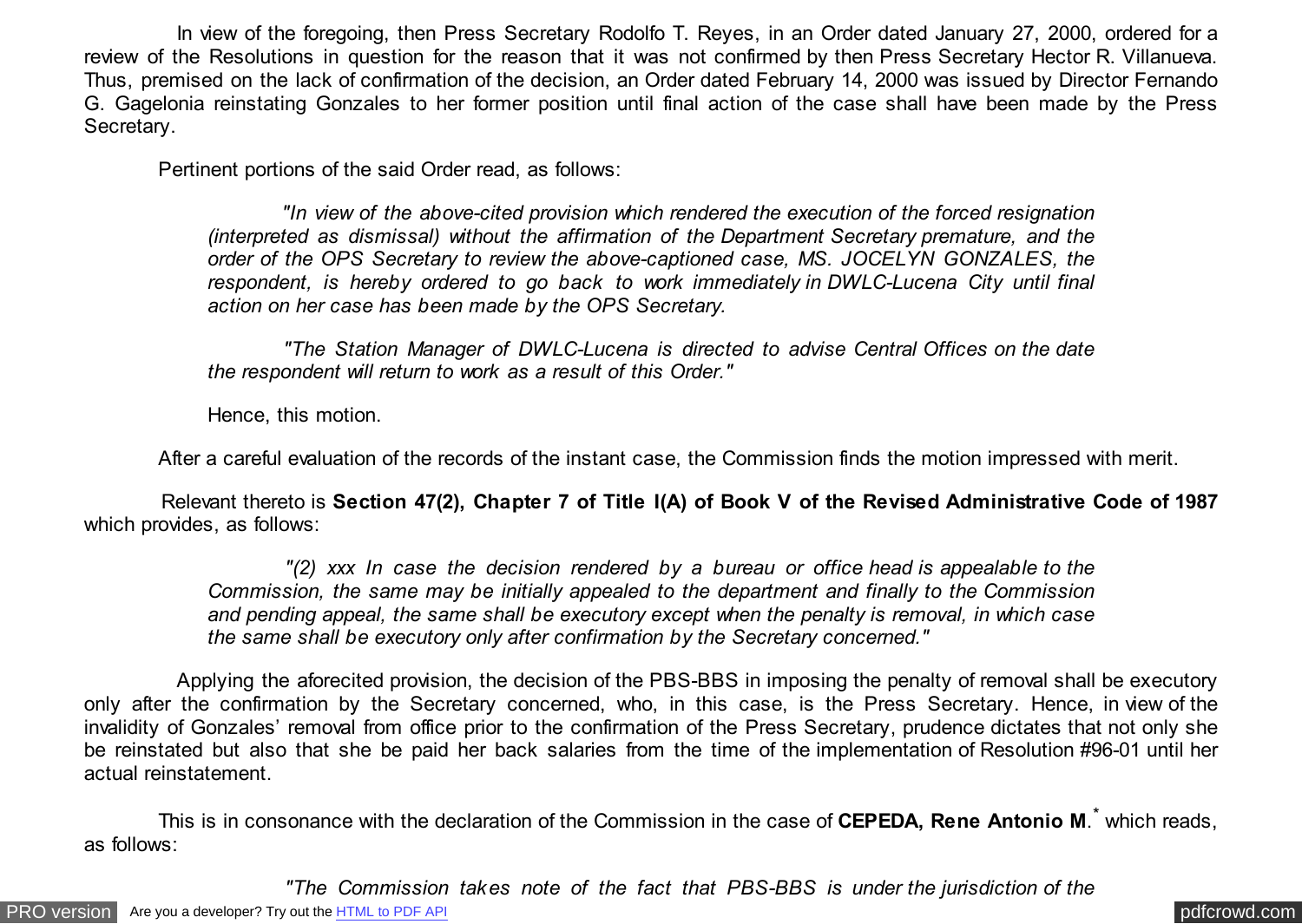*Office of the Press Secretary, thus, the decision of then Director Cruz finding Cepeda guilty of Conduct Grossly Prejudicial to the Best Interest of the Service and Gross Insubordination is still not executory since the same was not yet confirmed by the Office of the Press Secretary. Thus, it is only but proper to reinstate Cepeda to his former position as BPPA II and to pay him his backwages from the time that Resolution No. 97-01 dated April 7, 1997 was implemented by PBS-BBS."*

 Moreover, glaring to the Commission are the efforts of Gonzales to seek justice from the agency but it appears that her appeals were not given proper attention, thus the delay in the resolution of her case.

 **WHEREFORE,** the motion of Jocelyn J. Gonzales is hereby **GRANTED.** Accordingly, the PBS-BBS is ordered to pay her back salaries from the time of the implementation of Resolution #96-01 until her actual reinstatement but not to exceed five (5) years. The PBS-BBS is further ordered to facilitate the prompt review of the case so as not to deny Gonzales of her right to speedy disposition of cases.

Quezon City, **JUN 24 2002**

(Signed) **KARINA CONSTANTINO-DAVID** Chairman

(Signed) **JOSE F. ERESTAIN, JR.** Commissioner

(Signed) **J. WALDEMAR V. VALMORES** Commissioner

Attested by:

(Signed) **ARIEL G. RONQUILLO** Director III

*ola/fpg/kpz/x2/x11*